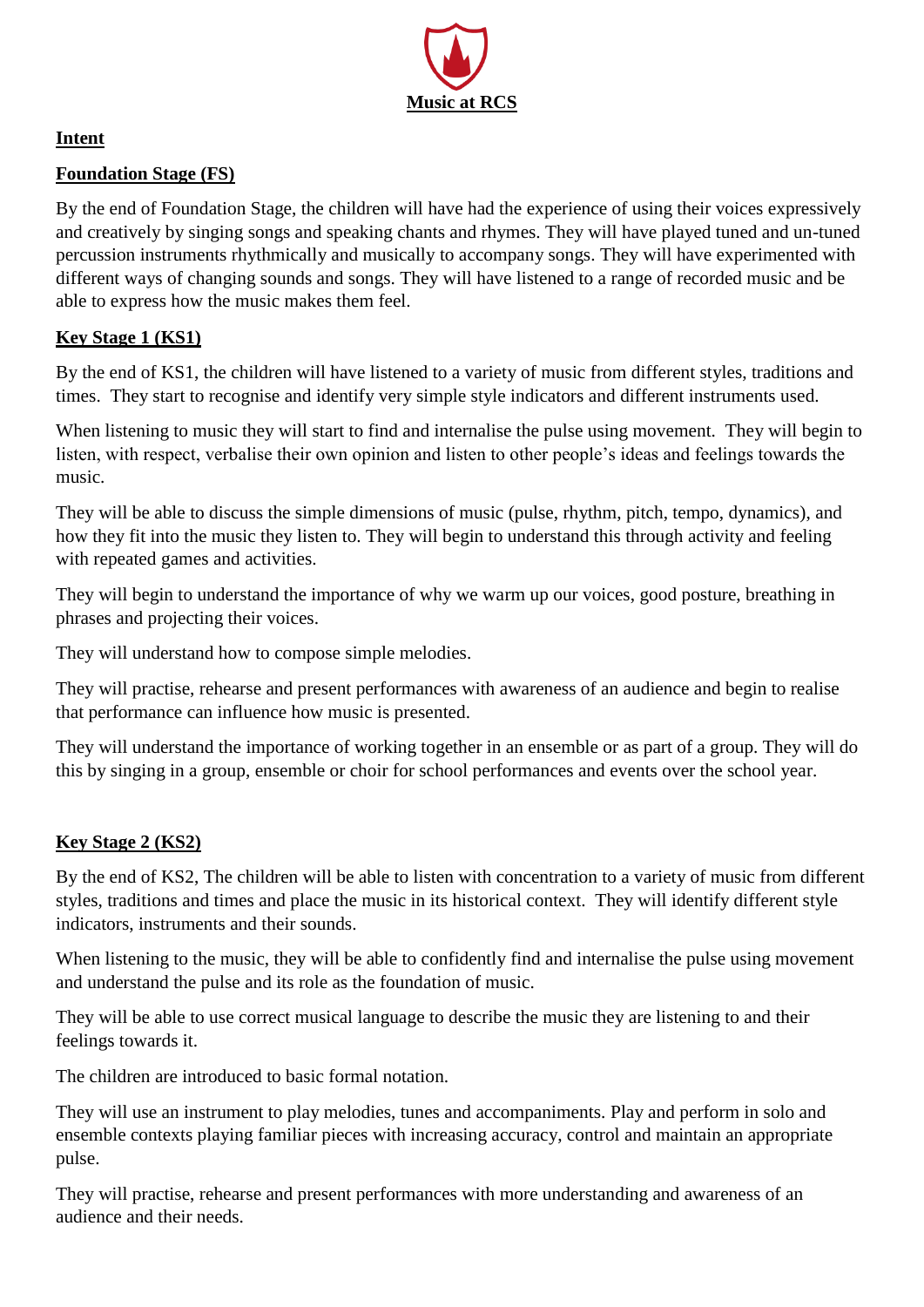They will communicate ideas, thoughts and feelings through musical demonstration, language and movement, and other art forms, giving simple justifications of reasons for responses.

They will have opportunities to make constructive comments about each other's work and ways to improve it.

#### **Additional comment**

In our capacity as a church school, the children all attend and take part in annual Christian events such as the Nativity, Our Easter Church Service and Our Harvest Church Service, where they learn and perform songs in class groups and as a whole school to parents and carers.

We offer additional opportunities for all, including our children with Special Educational Needs, to join the school choir and whole year groups that take part in special annual events in and around the borough such as The Mayors Carol Concert and singing at the Albert Hall.

Children are also offered the opportunity to take part in a band and learn to sing or play different instruments with 'Rocksteady' each week and perform in a termly concert, bursary places are allocated for pupil premium children.

#### **Implementation**

At RCS we follow the Charanga Scheme of Work. Each year group has three half terms of music teaching, two from Charanga and one being the Christmas Production. In each Charanga unit all areas of the music curriculum for the KS are addressed.

In Years 1-6, Teachers can choose to deliver Music on a weekly basis for the duration of the half term, or they can block it in bigger chunks.

The Charanga units chosen to be studied can be seen in the table below. Each year group also has a Curriculum Map: <http://roehampton.wandsworth.sch.uk/curriculum/curriculum-map/> and the aspects of the Music Curriculum designated to that year group have been allocated in the three half terms where Music will be taught.

In the Foundation Stage music is delivered in a cross-curricular manner, and is woven into the curriculum wherever possible in line with the Expressive Arts and Design strand of the Early Learning Goals. Provision for exploring a range of instruments both in the indoor and outdoor learning environments is made on a regular basis. Songs are taught which reflect the topics that are being covered. Although the Charanga scheme of work is not specifically covered in the FS, teachers may dip in and out, and aspects of it are taught, such as beating out a rhythm.

Where possible teachers will use a variety of learning styles to ensure all children have access to the curriculum. Children will get opportunities to explore instruments first-hand and to creatively experiment with a range of sounds. Teachers strive to meet the needs of all individual learners in their teaching of Music. This may include, for example, the use of flexible groupings, the promotion of listening skills and exploration of a variety of musical notation methods. Please see our SEND/Equality Statement of Intent/Implementation for more information on ways in which we seek to ensure that all pupils have opportunities to succeed across all curriculum areas.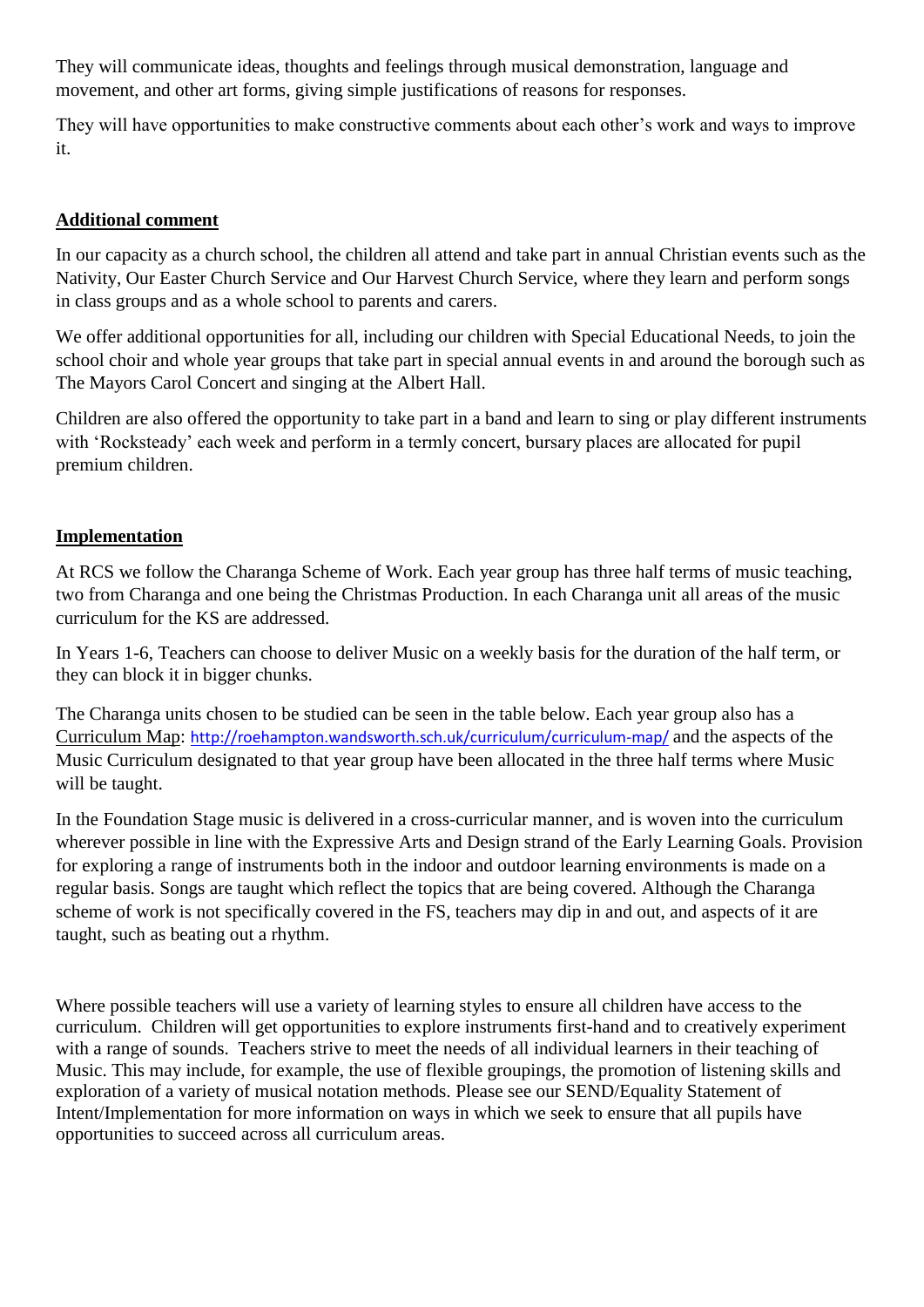| Year           | <b>Aspect of Music Curriculum</b>                                 | Charanga unit                   | <b>Area of Music Covered</b>                                      |
|----------------|-------------------------------------------------------------------|---------------------------------|-------------------------------------------------------------------|
| Group          |                                                                   | focus                           |                                                                   |
|                | Use voice expressively and                                        | Hey You (Rap)                   | Unit: Hey You!                                                    |
|                | creatively by singing songs and                                   |                                 | Style: Old School Hip Hop                                         |
|                | speaking chants and rhymes.                                       | Nativity production             | Listen and appraise the song 'Hey                                 |
|                | Play tuned and untuned                                            |                                 | You!' and other Hip Hop                                           |
|                | instruments musically.                                            | <b>Your imagination</b>         | songs. Learn to sing the song 'Hey                                |
|                | Listen with concentration and                                     |                                 | You!' Play vocal warm up games.                                   |
|                | understanding to a range of high                                  |                                 | Play body percussion with the song.                               |
|                | quality live and recorded music.                                  |                                 | Improvise with percussion                                         |
|                | Experiment with, create, select                                   |                                 | instruments. Perform the song 'Hey<br>You!'                       |
|                | and combine sounds using the<br>interrelated dimensions of music. |                                 | <b>Unit:</b> Your Imagination                                     |
|                |                                                                   |                                 | Listen to and appraise the song                                   |
|                |                                                                   |                                 | 'Your imagination' and other songs                                |
|                |                                                                   |                                 | about using your imagination                                      |
|                |                                                                   |                                 | (throughout the term). Start to learn                             |
|                |                                                                   |                                 | the song, 'Your imagination'. Sing                                |
|                |                                                                   |                                 | the song and play instrumental                                    |
|                |                                                                   |                                 | parts within the song. Sing the song                              |
|                |                                                                   |                                 | and improvise using voices and/or                                 |
|                |                                                                   |                                 | instruments within the song. Sing                                 |
|                |                                                                   |                                 | the song and perform                                              |
|                |                                                                   |                                 | composition(s) within the song.                                   |
|                |                                                                   |                                 | End of unit performance.                                          |
|                |                                                                   |                                 | Preparation for end of year                                       |
|                |                                                                   |                                 | 'leavers' performance.                                            |
| $\overline{2}$ | Use voice expressively and<br>creatively by singing songs and     | Hands, Feet and<br><b>Heart</b> | Unit: Hands, feet and heart<br><b>Style:</b> South African styles |
|                | speaking chants and rhymes.                                       |                                 | Listen to and appraise the song                                   |
|                | Play tuned and untuned                                            | <b>Nativity Production</b>      | 'Hands, Feet, Heart' and other                                    |
|                | instruments musically.                                            |                                 | songs that celebrates South                                       |
|                | Listen with concentration and                                     | <b>Friendship Song</b>          | African Music.                                                    |
|                | understanding to a range of high                                  |                                 | Play musical warm up games and                                    |
|                | quality live and recorded music.                                  |                                 | perform vocal exercises. Learn to                                 |
|                | Experiment with, create, select                                   |                                 | sing the song 'Hands, Feet, Heart.                                |
|                | and combine sounds using the                                      |                                 | Play Instruments with the Song.                                   |
|                | interrelated dimensions of music.                                 |                                 | Improvise with the Song: Using                                    |
|                |                                                                   |                                 | voices and instruments. Perform the                               |
|                |                                                                   |                                 | song.                                                             |
|                |                                                                   |                                 | Unit: Friendship song<br>Listen to and appraise a range of        |
|                |                                                                   |                                 | songs about friendship (throughout                                |
|                |                                                                   |                                 | the term). Start to learn the song,                               |
|                |                                                                   |                                 | 'Friendship song'. Sing the song                                  |
|                |                                                                   |                                 | and play instrumental parts within                                |
|                |                                                                   |                                 | the song. Sing the song and                                       |
|                |                                                                   |                                 | improvise using voices and/or                                     |
|                |                                                                   |                                 | instruments within the song. Sing                                 |
|                |                                                                   |                                 | the song and perform                                              |
|                |                                                                   |                                 | composition(s) within the song.                                   |
|                |                                                                   |                                 | Perform the song.                                                 |
|                |                                                                   |                                 |                                                                   |
|                |                                                                   |                                 |                                                                   |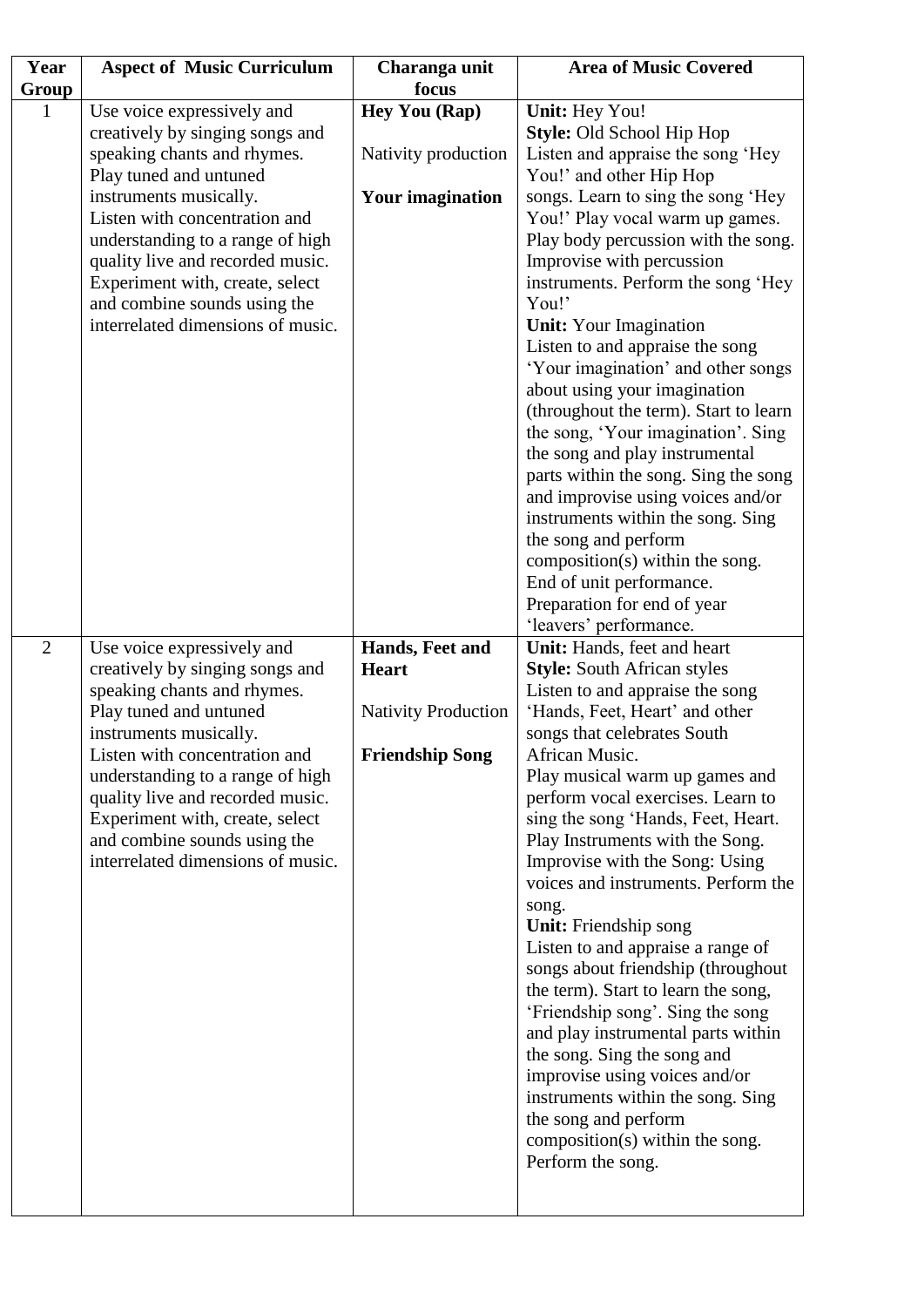| ensemble contexts, using voices<br>Production<br>Marley<br>and playing musical instruments<br><b>Style: Reggae</b><br>with increasing accuracy,<br><b>Three Little Birds</b><br>Listen to and appraise a range of<br>Reggae songs. Learn to sing the<br>fluency, control and expression.<br>(Reggae)<br>Improvise and compose music for<br>song, 'Three Little Birds,' by Bob<br>a range of purposes using the<br><b>Bringing Us</b><br>Marley. Sing the song and<br>interrelated dimensions of music.<br>improvise using voices and/or<br><b>Together (Disco)</b><br>Listen with attention to detail and<br>instruments within the song. Create<br>and practice a composition for the<br>recall sounds with increasing<br>instrumental part of the song. Sing<br>aural memory.<br>Use and understand staff and<br>the song and perform<br>composition(s) within the song.<br>other musical notations.<br>Take part in the end of unit<br>Appreciate and understand a wide<br>performance.<br>range of high-quality live and<br>recorded music drawn from<br>Unit: Bringing us together<br><b>Style: Disco</b><br>different traditions and from great<br>composers and musicians.<br>Listen to and appraise a range of<br>Develop an understanding of the<br>Disco music (throughout the term)<br>history of music.<br>Start to learn the song, 'Bringing us<br>together' by Sing the song and<br>play instrumental parts within the<br>song. Sing the song and improvise<br>using voices and/or instruments<br>within the song. Sing the song and<br>perform composition(s) within the<br>song. Perform song.<br>Christmas<br>Unit: Mama Mia<br>Play and perform in solo and<br>$\overline{4}$<br>ensemble contexts, using voices<br>Production<br>Style: Abba<br>and playing musical instruments<br>Listen and appraise the song<br>'Mamma Mia' and other Abba<br>with increasing accuracy,<br><b>Mama Mia</b><br>fluency, control and expression.<br>songs. Play musical warm up<br>(Abba)<br>games and perform vocal exercises.<br>Improvise and compose music for<br>a range of purposes using the<br><b>Blackbird</b><br>Learn to sing the song: Vocal<br>interrelated dimensions of music.<br>Warm-ups and singing. Play<br>(Beatles)<br>instruments with the song.<br>Listen with attention to detail and<br>recall sounds with increasing<br>Improvise with the Song: Using<br>voices and instruments. Perform the<br>aural memory.<br>Use and understand staff and<br>song.<br>other musical notations.<br><b>Unit: Blackbird</b><br>Appreciate and understand a wide<br><b>Style: The Beatles</b><br>Listen to and appraise a range of<br>range of high-quality live and<br>recorded music drawn from<br>songs by The Beatles (throughout<br>the term). Start to learn the song,<br>different traditions and from great<br>'Blackbird'. Sing the song and play<br>composers and musicians.<br>instrumental parts within the song.<br>Develop an understanding of the<br>history of music.<br>Sing the song and improvise using<br>voices and/or instruments within<br>the song. Sing the song and<br>perform composition(s) within the<br>song. Perform song.<br>5<br>Unit: The Fresh Prince of Bel Air<br>Play and perform in solo and<br>Christmas<br>Production<br>ensemble contexts, using voices<br><b>Style:</b> Hip Hop<br>Listen to and appraise a range of<br>and playing musical instruments | $\overline{3}$ | Play and perform in solo and | Christmas | Unit: Three Little Birds - Bob    |
|-------------------------------------------------------------------------------------------------------------------------------------------------------------------------------------------------------------------------------------------------------------------------------------------------------------------------------------------------------------------------------------------------------------------------------------------------------------------------------------------------------------------------------------------------------------------------------------------------------------------------------------------------------------------------------------------------------------------------------------------------------------------------------------------------------------------------------------------------------------------------------------------------------------------------------------------------------------------------------------------------------------------------------------------------------------------------------------------------------------------------------------------------------------------------------------------------------------------------------------------------------------------------------------------------------------------------------------------------------------------------------------------------------------------------------------------------------------------------------------------------------------------------------------------------------------------------------------------------------------------------------------------------------------------------------------------------------------------------------------------------------------------------------------------------------------------------------------------------------------------------------------------------------------------------------------------------------------------------------------------------------------------------------------------------------------------------------------------------------------------------------------------------------------------------------------------------------------------------------------------------------------------------------------------------------------------------------------------------------------------------------------------------------------------------------------------------------------------------------------------------------------------------------------------------------------------------------------------------------------------------------------------------------------------------------------------------------------------------------------------------------------------------------------------------------------------------------------------------------------------------------------------------------------------------------------------------------------------------------------------------------------------------------------------------------------------------------------------------------------------------------------------------------------------------------------------------------------------------------------------------------------------------------------------------------------------------------------------------------------------------------------------------------------------|----------------|------------------------------|-----------|-----------------------------------|
|                                                                                                                                                                                                                                                                                                                                                                                                                                                                                                                                                                                                                                                                                                                                                                                                                                                                                                                                                                                                                                                                                                                                                                                                                                                                                                                                                                                                                                                                                                                                                                                                                                                                                                                                                                                                                                                                                                                                                                                                                                                                                                                                                                                                                                                                                                                                                                                                                                                                                                                                                                                                                                                                                                                                                                                                                                                                                                                                                                                                                                                                                                                                                                                                                                                                                                                                                                                                                   |                |                              |           |                                   |
|                                                                                                                                                                                                                                                                                                                                                                                                                                                                                                                                                                                                                                                                                                                                                                                                                                                                                                                                                                                                                                                                                                                                                                                                                                                                                                                                                                                                                                                                                                                                                                                                                                                                                                                                                                                                                                                                                                                                                                                                                                                                                                                                                                                                                                                                                                                                                                                                                                                                                                                                                                                                                                                                                                                                                                                                                                                                                                                                                                                                                                                                                                                                                                                                                                                                                                                                                                                                                   |                |                              |           |                                   |
|                                                                                                                                                                                                                                                                                                                                                                                                                                                                                                                                                                                                                                                                                                                                                                                                                                                                                                                                                                                                                                                                                                                                                                                                                                                                                                                                                                                                                                                                                                                                                                                                                                                                                                                                                                                                                                                                                                                                                                                                                                                                                                                                                                                                                                                                                                                                                                                                                                                                                                                                                                                                                                                                                                                                                                                                                                                                                                                                                                                                                                                                                                                                                                                                                                                                                                                                                                                                                   |                |                              |           |                                   |
|                                                                                                                                                                                                                                                                                                                                                                                                                                                                                                                                                                                                                                                                                                                                                                                                                                                                                                                                                                                                                                                                                                                                                                                                                                                                                                                                                                                                                                                                                                                                                                                                                                                                                                                                                                                                                                                                                                                                                                                                                                                                                                                                                                                                                                                                                                                                                                                                                                                                                                                                                                                                                                                                                                                                                                                                                                                                                                                                                                                                                                                                                                                                                                                                                                                                                                                                                                                                                   |                |                              |           |                                   |
|                                                                                                                                                                                                                                                                                                                                                                                                                                                                                                                                                                                                                                                                                                                                                                                                                                                                                                                                                                                                                                                                                                                                                                                                                                                                                                                                                                                                                                                                                                                                                                                                                                                                                                                                                                                                                                                                                                                                                                                                                                                                                                                                                                                                                                                                                                                                                                                                                                                                                                                                                                                                                                                                                                                                                                                                                                                                                                                                                                                                                                                                                                                                                                                                                                                                                                                                                                                                                   |                |                              |           |                                   |
|                                                                                                                                                                                                                                                                                                                                                                                                                                                                                                                                                                                                                                                                                                                                                                                                                                                                                                                                                                                                                                                                                                                                                                                                                                                                                                                                                                                                                                                                                                                                                                                                                                                                                                                                                                                                                                                                                                                                                                                                                                                                                                                                                                                                                                                                                                                                                                                                                                                                                                                                                                                                                                                                                                                                                                                                                                                                                                                                                                                                                                                                                                                                                                                                                                                                                                                                                                                                                   |                |                              |           |                                   |
|                                                                                                                                                                                                                                                                                                                                                                                                                                                                                                                                                                                                                                                                                                                                                                                                                                                                                                                                                                                                                                                                                                                                                                                                                                                                                                                                                                                                                                                                                                                                                                                                                                                                                                                                                                                                                                                                                                                                                                                                                                                                                                                                                                                                                                                                                                                                                                                                                                                                                                                                                                                                                                                                                                                                                                                                                                                                                                                                                                                                                                                                                                                                                                                                                                                                                                                                                                                                                   |                |                              |           |                                   |
|                                                                                                                                                                                                                                                                                                                                                                                                                                                                                                                                                                                                                                                                                                                                                                                                                                                                                                                                                                                                                                                                                                                                                                                                                                                                                                                                                                                                                                                                                                                                                                                                                                                                                                                                                                                                                                                                                                                                                                                                                                                                                                                                                                                                                                                                                                                                                                                                                                                                                                                                                                                                                                                                                                                                                                                                                                                                                                                                                                                                                                                                                                                                                                                                                                                                                                                                                                                                                   |                |                              |           |                                   |
|                                                                                                                                                                                                                                                                                                                                                                                                                                                                                                                                                                                                                                                                                                                                                                                                                                                                                                                                                                                                                                                                                                                                                                                                                                                                                                                                                                                                                                                                                                                                                                                                                                                                                                                                                                                                                                                                                                                                                                                                                                                                                                                                                                                                                                                                                                                                                                                                                                                                                                                                                                                                                                                                                                                                                                                                                                                                                                                                                                                                                                                                                                                                                                                                                                                                                                                                                                                                                   |                |                              |           |                                   |
|                                                                                                                                                                                                                                                                                                                                                                                                                                                                                                                                                                                                                                                                                                                                                                                                                                                                                                                                                                                                                                                                                                                                                                                                                                                                                                                                                                                                                                                                                                                                                                                                                                                                                                                                                                                                                                                                                                                                                                                                                                                                                                                                                                                                                                                                                                                                                                                                                                                                                                                                                                                                                                                                                                                                                                                                                                                                                                                                                                                                                                                                                                                                                                                                                                                                                                                                                                                                                   |                |                              |           |                                   |
|                                                                                                                                                                                                                                                                                                                                                                                                                                                                                                                                                                                                                                                                                                                                                                                                                                                                                                                                                                                                                                                                                                                                                                                                                                                                                                                                                                                                                                                                                                                                                                                                                                                                                                                                                                                                                                                                                                                                                                                                                                                                                                                                                                                                                                                                                                                                                                                                                                                                                                                                                                                                                                                                                                                                                                                                                                                                                                                                                                                                                                                                                                                                                                                                                                                                                                                                                                                                                   |                |                              |           |                                   |
|                                                                                                                                                                                                                                                                                                                                                                                                                                                                                                                                                                                                                                                                                                                                                                                                                                                                                                                                                                                                                                                                                                                                                                                                                                                                                                                                                                                                                                                                                                                                                                                                                                                                                                                                                                                                                                                                                                                                                                                                                                                                                                                                                                                                                                                                                                                                                                                                                                                                                                                                                                                                                                                                                                                                                                                                                                                                                                                                                                                                                                                                                                                                                                                                                                                                                                                                                                                                                   |                |                              |           |                                   |
|                                                                                                                                                                                                                                                                                                                                                                                                                                                                                                                                                                                                                                                                                                                                                                                                                                                                                                                                                                                                                                                                                                                                                                                                                                                                                                                                                                                                                                                                                                                                                                                                                                                                                                                                                                                                                                                                                                                                                                                                                                                                                                                                                                                                                                                                                                                                                                                                                                                                                                                                                                                                                                                                                                                                                                                                                                                                                                                                                                                                                                                                                                                                                                                                                                                                                                                                                                                                                   |                |                              |           |                                   |
|                                                                                                                                                                                                                                                                                                                                                                                                                                                                                                                                                                                                                                                                                                                                                                                                                                                                                                                                                                                                                                                                                                                                                                                                                                                                                                                                                                                                                                                                                                                                                                                                                                                                                                                                                                                                                                                                                                                                                                                                                                                                                                                                                                                                                                                                                                                                                                                                                                                                                                                                                                                                                                                                                                                                                                                                                                                                                                                                                                                                                                                                                                                                                                                                                                                                                                                                                                                                                   |                |                              |           |                                   |
|                                                                                                                                                                                                                                                                                                                                                                                                                                                                                                                                                                                                                                                                                                                                                                                                                                                                                                                                                                                                                                                                                                                                                                                                                                                                                                                                                                                                                                                                                                                                                                                                                                                                                                                                                                                                                                                                                                                                                                                                                                                                                                                                                                                                                                                                                                                                                                                                                                                                                                                                                                                                                                                                                                                                                                                                                                                                                                                                                                                                                                                                                                                                                                                                                                                                                                                                                                                                                   |                |                              |           |                                   |
|                                                                                                                                                                                                                                                                                                                                                                                                                                                                                                                                                                                                                                                                                                                                                                                                                                                                                                                                                                                                                                                                                                                                                                                                                                                                                                                                                                                                                                                                                                                                                                                                                                                                                                                                                                                                                                                                                                                                                                                                                                                                                                                                                                                                                                                                                                                                                                                                                                                                                                                                                                                                                                                                                                                                                                                                                                                                                                                                                                                                                                                                                                                                                                                                                                                                                                                                                                                                                   |                |                              |           |                                   |
|                                                                                                                                                                                                                                                                                                                                                                                                                                                                                                                                                                                                                                                                                                                                                                                                                                                                                                                                                                                                                                                                                                                                                                                                                                                                                                                                                                                                                                                                                                                                                                                                                                                                                                                                                                                                                                                                                                                                                                                                                                                                                                                                                                                                                                                                                                                                                                                                                                                                                                                                                                                                                                                                                                                                                                                                                                                                                                                                                                                                                                                                                                                                                                                                                                                                                                                                                                                                                   |                |                              |           |                                   |
|                                                                                                                                                                                                                                                                                                                                                                                                                                                                                                                                                                                                                                                                                                                                                                                                                                                                                                                                                                                                                                                                                                                                                                                                                                                                                                                                                                                                                                                                                                                                                                                                                                                                                                                                                                                                                                                                                                                                                                                                                                                                                                                                                                                                                                                                                                                                                                                                                                                                                                                                                                                                                                                                                                                                                                                                                                                                                                                                                                                                                                                                                                                                                                                                                                                                                                                                                                                                                   |                |                              |           |                                   |
|                                                                                                                                                                                                                                                                                                                                                                                                                                                                                                                                                                                                                                                                                                                                                                                                                                                                                                                                                                                                                                                                                                                                                                                                                                                                                                                                                                                                                                                                                                                                                                                                                                                                                                                                                                                                                                                                                                                                                                                                                                                                                                                                                                                                                                                                                                                                                                                                                                                                                                                                                                                                                                                                                                                                                                                                                                                                                                                                                                                                                                                                                                                                                                                                                                                                                                                                                                                                                   |                |                              |           |                                   |
|                                                                                                                                                                                                                                                                                                                                                                                                                                                                                                                                                                                                                                                                                                                                                                                                                                                                                                                                                                                                                                                                                                                                                                                                                                                                                                                                                                                                                                                                                                                                                                                                                                                                                                                                                                                                                                                                                                                                                                                                                                                                                                                                                                                                                                                                                                                                                                                                                                                                                                                                                                                                                                                                                                                                                                                                                                                                                                                                                                                                                                                                                                                                                                                                                                                                                                                                                                                                                   |                |                              |           |                                   |
|                                                                                                                                                                                                                                                                                                                                                                                                                                                                                                                                                                                                                                                                                                                                                                                                                                                                                                                                                                                                                                                                                                                                                                                                                                                                                                                                                                                                                                                                                                                                                                                                                                                                                                                                                                                                                                                                                                                                                                                                                                                                                                                                                                                                                                                                                                                                                                                                                                                                                                                                                                                                                                                                                                                                                                                                                                                                                                                                                                                                                                                                                                                                                                                                                                                                                                                                                                                                                   |                |                              |           |                                   |
|                                                                                                                                                                                                                                                                                                                                                                                                                                                                                                                                                                                                                                                                                                                                                                                                                                                                                                                                                                                                                                                                                                                                                                                                                                                                                                                                                                                                                                                                                                                                                                                                                                                                                                                                                                                                                                                                                                                                                                                                                                                                                                                                                                                                                                                                                                                                                                                                                                                                                                                                                                                                                                                                                                                                                                                                                                                                                                                                                                                                                                                                                                                                                                                                                                                                                                                                                                                                                   |                |                              |           |                                   |
|                                                                                                                                                                                                                                                                                                                                                                                                                                                                                                                                                                                                                                                                                                                                                                                                                                                                                                                                                                                                                                                                                                                                                                                                                                                                                                                                                                                                                                                                                                                                                                                                                                                                                                                                                                                                                                                                                                                                                                                                                                                                                                                                                                                                                                                                                                                                                                                                                                                                                                                                                                                                                                                                                                                                                                                                                                                                                                                                                                                                                                                                                                                                                                                                                                                                                                                                                                                                                   |                |                              |           |                                   |
|                                                                                                                                                                                                                                                                                                                                                                                                                                                                                                                                                                                                                                                                                                                                                                                                                                                                                                                                                                                                                                                                                                                                                                                                                                                                                                                                                                                                                                                                                                                                                                                                                                                                                                                                                                                                                                                                                                                                                                                                                                                                                                                                                                                                                                                                                                                                                                                                                                                                                                                                                                                                                                                                                                                                                                                                                                                                                                                                                                                                                                                                                                                                                                                                                                                                                                                                                                                                                   |                |                              |           |                                   |
|                                                                                                                                                                                                                                                                                                                                                                                                                                                                                                                                                                                                                                                                                                                                                                                                                                                                                                                                                                                                                                                                                                                                                                                                                                                                                                                                                                                                                                                                                                                                                                                                                                                                                                                                                                                                                                                                                                                                                                                                                                                                                                                                                                                                                                                                                                                                                                                                                                                                                                                                                                                                                                                                                                                                                                                                                                                                                                                                                                                                                                                                                                                                                                                                                                                                                                                                                                                                                   |                |                              |           |                                   |
|                                                                                                                                                                                                                                                                                                                                                                                                                                                                                                                                                                                                                                                                                                                                                                                                                                                                                                                                                                                                                                                                                                                                                                                                                                                                                                                                                                                                                                                                                                                                                                                                                                                                                                                                                                                                                                                                                                                                                                                                                                                                                                                                                                                                                                                                                                                                                                                                                                                                                                                                                                                                                                                                                                                                                                                                                                                                                                                                                                                                                                                                                                                                                                                                                                                                                                                                                                                                                   |                |                              |           |                                   |
|                                                                                                                                                                                                                                                                                                                                                                                                                                                                                                                                                                                                                                                                                                                                                                                                                                                                                                                                                                                                                                                                                                                                                                                                                                                                                                                                                                                                                                                                                                                                                                                                                                                                                                                                                                                                                                                                                                                                                                                                                                                                                                                                                                                                                                                                                                                                                                                                                                                                                                                                                                                                                                                                                                                                                                                                                                                                                                                                                                                                                                                                                                                                                                                                                                                                                                                                                                                                                   |                |                              |           |                                   |
|                                                                                                                                                                                                                                                                                                                                                                                                                                                                                                                                                                                                                                                                                                                                                                                                                                                                                                                                                                                                                                                                                                                                                                                                                                                                                                                                                                                                                                                                                                                                                                                                                                                                                                                                                                                                                                                                                                                                                                                                                                                                                                                                                                                                                                                                                                                                                                                                                                                                                                                                                                                                                                                                                                                                                                                                                                                                                                                                                                                                                                                                                                                                                                                                                                                                                                                                                                                                                   |                |                              |           |                                   |
|                                                                                                                                                                                                                                                                                                                                                                                                                                                                                                                                                                                                                                                                                                                                                                                                                                                                                                                                                                                                                                                                                                                                                                                                                                                                                                                                                                                                                                                                                                                                                                                                                                                                                                                                                                                                                                                                                                                                                                                                                                                                                                                                                                                                                                                                                                                                                                                                                                                                                                                                                                                                                                                                                                                                                                                                                                                                                                                                                                                                                                                                                                                                                                                                                                                                                                                                                                                                                   |                |                              |           |                                   |
|                                                                                                                                                                                                                                                                                                                                                                                                                                                                                                                                                                                                                                                                                                                                                                                                                                                                                                                                                                                                                                                                                                                                                                                                                                                                                                                                                                                                                                                                                                                                                                                                                                                                                                                                                                                                                                                                                                                                                                                                                                                                                                                                                                                                                                                                                                                                                                                                                                                                                                                                                                                                                                                                                                                                                                                                                                                                                                                                                                                                                                                                                                                                                                                                                                                                                                                                                                                                                   |                |                              |           |                                   |
|                                                                                                                                                                                                                                                                                                                                                                                                                                                                                                                                                                                                                                                                                                                                                                                                                                                                                                                                                                                                                                                                                                                                                                                                                                                                                                                                                                                                                                                                                                                                                                                                                                                                                                                                                                                                                                                                                                                                                                                                                                                                                                                                                                                                                                                                                                                                                                                                                                                                                                                                                                                                                                                                                                                                                                                                                                                                                                                                                                                                                                                                                                                                                                                                                                                                                                                                                                                                                   |                |                              |           |                                   |
|                                                                                                                                                                                                                                                                                                                                                                                                                                                                                                                                                                                                                                                                                                                                                                                                                                                                                                                                                                                                                                                                                                                                                                                                                                                                                                                                                                                                                                                                                                                                                                                                                                                                                                                                                                                                                                                                                                                                                                                                                                                                                                                                                                                                                                                                                                                                                                                                                                                                                                                                                                                                                                                                                                                                                                                                                                                                                                                                                                                                                                                                                                                                                                                                                                                                                                                                                                                                                   |                |                              |           |                                   |
|                                                                                                                                                                                                                                                                                                                                                                                                                                                                                                                                                                                                                                                                                                                                                                                                                                                                                                                                                                                                                                                                                                                                                                                                                                                                                                                                                                                                                                                                                                                                                                                                                                                                                                                                                                                                                                                                                                                                                                                                                                                                                                                                                                                                                                                                                                                                                                                                                                                                                                                                                                                                                                                                                                                                                                                                                                                                                                                                                                                                                                                                                                                                                                                                                                                                                                                                                                                                                   |                |                              |           |                                   |
|                                                                                                                                                                                                                                                                                                                                                                                                                                                                                                                                                                                                                                                                                                                                                                                                                                                                                                                                                                                                                                                                                                                                                                                                                                                                                                                                                                                                                                                                                                                                                                                                                                                                                                                                                                                                                                                                                                                                                                                                                                                                                                                                                                                                                                                                                                                                                                                                                                                                                                                                                                                                                                                                                                                                                                                                                                                                                                                                                                                                                                                                                                                                                                                                                                                                                                                                                                                                                   |                |                              |           |                                   |
|                                                                                                                                                                                                                                                                                                                                                                                                                                                                                                                                                                                                                                                                                                                                                                                                                                                                                                                                                                                                                                                                                                                                                                                                                                                                                                                                                                                                                                                                                                                                                                                                                                                                                                                                                                                                                                                                                                                                                                                                                                                                                                                                                                                                                                                                                                                                                                                                                                                                                                                                                                                                                                                                                                                                                                                                                                                                                                                                                                                                                                                                                                                                                                                                                                                                                                                                                                                                                   |                |                              |           |                                   |
|                                                                                                                                                                                                                                                                                                                                                                                                                                                                                                                                                                                                                                                                                                                                                                                                                                                                                                                                                                                                                                                                                                                                                                                                                                                                                                                                                                                                                                                                                                                                                                                                                                                                                                                                                                                                                                                                                                                                                                                                                                                                                                                                                                                                                                                                                                                                                                                                                                                                                                                                                                                                                                                                                                                                                                                                                                                                                                                                                                                                                                                                                                                                                                                                                                                                                                                                                                                                                   |                |                              |           |                                   |
|                                                                                                                                                                                                                                                                                                                                                                                                                                                                                                                                                                                                                                                                                                                                                                                                                                                                                                                                                                                                                                                                                                                                                                                                                                                                                                                                                                                                                                                                                                                                                                                                                                                                                                                                                                                                                                                                                                                                                                                                                                                                                                                                                                                                                                                                                                                                                                                                                                                                                                                                                                                                                                                                                                                                                                                                                                                                                                                                                                                                                                                                                                                                                                                                                                                                                                                                                                                                                   |                |                              |           |                                   |
|                                                                                                                                                                                                                                                                                                                                                                                                                                                                                                                                                                                                                                                                                                                                                                                                                                                                                                                                                                                                                                                                                                                                                                                                                                                                                                                                                                                                                                                                                                                                                                                                                                                                                                                                                                                                                                                                                                                                                                                                                                                                                                                                                                                                                                                                                                                                                                                                                                                                                                                                                                                                                                                                                                                                                                                                                                                                                                                                                                                                                                                                                                                                                                                                                                                                                                                                                                                                                   |                |                              |           |                                   |
|                                                                                                                                                                                                                                                                                                                                                                                                                                                                                                                                                                                                                                                                                                                                                                                                                                                                                                                                                                                                                                                                                                                                                                                                                                                                                                                                                                                                                                                                                                                                                                                                                                                                                                                                                                                                                                                                                                                                                                                                                                                                                                                                                                                                                                                                                                                                                                                                                                                                                                                                                                                                                                                                                                                                                                                                                                                                                                                                                                                                                                                                                                                                                                                                                                                                                                                                                                                                                   |                |                              |           |                                   |
|                                                                                                                                                                                                                                                                                                                                                                                                                                                                                                                                                                                                                                                                                                                                                                                                                                                                                                                                                                                                                                                                                                                                                                                                                                                                                                                                                                                                                                                                                                                                                                                                                                                                                                                                                                                                                                                                                                                                                                                                                                                                                                                                                                                                                                                                                                                                                                                                                                                                                                                                                                                                                                                                                                                                                                                                                                                                                                                                                                                                                                                                                                                                                                                                                                                                                                                                                                                                                   |                |                              |           |                                   |
|                                                                                                                                                                                                                                                                                                                                                                                                                                                                                                                                                                                                                                                                                                                                                                                                                                                                                                                                                                                                                                                                                                                                                                                                                                                                                                                                                                                                                                                                                                                                                                                                                                                                                                                                                                                                                                                                                                                                                                                                                                                                                                                                                                                                                                                                                                                                                                                                                                                                                                                                                                                                                                                                                                                                                                                                                                                                                                                                                                                                                                                                                                                                                                                                                                                                                                                                                                                                                   |                |                              |           |                                   |
|                                                                                                                                                                                                                                                                                                                                                                                                                                                                                                                                                                                                                                                                                                                                                                                                                                                                                                                                                                                                                                                                                                                                                                                                                                                                                                                                                                                                                                                                                                                                                                                                                                                                                                                                                                                                                                                                                                                                                                                                                                                                                                                                                                                                                                                                                                                                                                                                                                                                                                                                                                                                                                                                                                                                                                                                                                                                                                                                                                                                                                                                                                                                                                                                                                                                                                                                                                                                                   |                |                              |           |                                   |
|                                                                                                                                                                                                                                                                                                                                                                                                                                                                                                                                                                                                                                                                                                                                                                                                                                                                                                                                                                                                                                                                                                                                                                                                                                                                                                                                                                                                                                                                                                                                                                                                                                                                                                                                                                                                                                                                                                                                                                                                                                                                                                                                                                                                                                                                                                                                                                                                                                                                                                                                                                                                                                                                                                                                                                                                                                                                                                                                                                                                                                                                                                                                                                                                                                                                                                                                                                                                                   |                |                              |           |                                   |
|                                                                                                                                                                                                                                                                                                                                                                                                                                                                                                                                                                                                                                                                                                                                                                                                                                                                                                                                                                                                                                                                                                                                                                                                                                                                                                                                                                                                                                                                                                                                                                                                                                                                                                                                                                                                                                                                                                                                                                                                                                                                                                                                                                                                                                                                                                                                                                                                                                                                                                                                                                                                                                                                                                                                                                                                                                                                                                                                                                                                                                                                                                                                                                                                                                                                                                                                                                                                                   |                |                              |           |                                   |
|                                                                                                                                                                                                                                                                                                                                                                                                                                                                                                                                                                                                                                                                                                                                                                                                                                                                                                                                                                                                                                                                                                                                                                                                                                                                                                                                                                                                                                                                                                                                                                                                                                                                                                                                                                                                                                                                                                                                                                                                                                                                                                                                                                                                                                                                                                                                                                                                                                                                                                                                                                                                                                                                                                                                                                                                                                                                                                                                                                                                                                                                                                                                                                                                                                                                                                                                                                                                                   |                |                              |           |                                   |
|                                                                                                                                                                                                                                                                                                                                                                                                                                                                                                                                                                                                                                                                                                                                                                                                                                                                                                                                                                                                                                                                                                                                                                                                                                                                                                                                                                                                                                                                                                                                                                                                                                                                                                                                                                                                                                                                                                                                                                                                                                                                                                                                                                                                                                                                                                                                                                                                                                                                                                                                                                                                                                                                                                                                                                                                                                                                                                                                                                                                                                                                                                                                                                                                                                                                                                                                                                                                                   |                |                              |           |                                   |
|                                                                                                                                                                                                                                                                                                                                                                                                                                                                                                                                                                                                                                                                                                                                                                                                                                                                                                                                                                                                                                                                                                                                                                                                                                                                                                                                                                                                                                                                                                                                                                                                                                                                                                                                                                                                                                                                                                                                                                                                                                                                                                                                                                                                                                                                                                                                                                                                                                                                                                                                                                                                                                                                                                                                                                                                                                                                                                                                                                                                                                                                                                                                                                                                                                                                                                                                                                                                                   |                |                              |           |                                   |
|                                                                                                                                                                                                                                                                                                                                                                                                                                                                                                                                                                                                                                                                                                                                                                                                                                                                                                                                                                                                                                                                                                                                                                                                                                                                                                                                                                                                                                                                                                                                                                                                                                                                                                                                                                                                                                                                                                                                                                                                                                                                                                                                                                                                                                                                                                                                                                                                                                                                                                                                                                                                                                                                                                                                                                                                                                                                                                                                                                                                                                                                                                                                                                                                                                                                                                                                                                                                                   |                |                              |           |                                   |
|                                                                                                                                                                                                                                                                                                                                                                                                                                                                                                                                                                                                                                                                                                                                                                                                                                                                                                                                                                                                                                                                                                                                                                                                                                                                                                                                                                                                                                                                                                                                                                                                                                                                                                                                                                                                                                                                                                                                                                                                                                                                                                                                                                                                                                                                                                                                                                                                                                                                                                                                                                                                                                                                                                                                                                                                                                                                                                                                                                                                                                                                                                                                                                                                                                                                                                                                                                                                                   |                |                              |           |                                   |
|                                                                                                                                                                                                                                                                                                                                                                                                                                                                                                                                                                                                                                                                                                                                                                                                                                                                                                                                                                                                                                                                                                                                                                                                                                                                                                                                                                                                                                                                                                                                                                                                                                                                                                                                                                                                                                                                                                                                                                                                                                                                                                                                                                                                                                                                                                                                                                                                                                                                                                                                                                                                                                                                                                                                                                                                                                                                                                                                                                                                                                                                                                                                                                                                                                                                                                                                                                                                                   |                |                              |           |                                   |
|                                                                                                                                                                                                                                                                                                                                                                                                                                                                                                                                                                                                                                                                                                                                                                                                                                                                                                                                                                                                                                                                                                                                                                                                                                                                                                                                                                                                                                                                                                                                                                                                                                                                                                                                                                                                                                                                                                                                                                                                                                                                                                                                                                                                                                                                                                                                                                                                                                                                                                                                                                                                                                                                                                                                                                                                                                                                                                                                                                                                                                                                                                                                                                                                                                                                                                                                                                                                                   |                |                              |           |                                   |
|                                                                                                                                                                                                                                                                                                                                                                                                                                                                                                                                                                                                                                                                                                                                                                                                                                                                                                                                                                                                                                                                                                                                                                                                                                                                                                                                                                                                                                                                                                                                                                                                                                                                                                                                                                                                                                                                                                                                                                                                                                                                                                                                                                                                                                                                                                                                                                                                                                                                                                                                                                                                                                                                                                                                                                                                                                                                                                                                                                                                                                                                                                                                                                                                                                                                                                                                                                                                                   |                |                              |           | Hip Hop tunes. Begin to learn the |